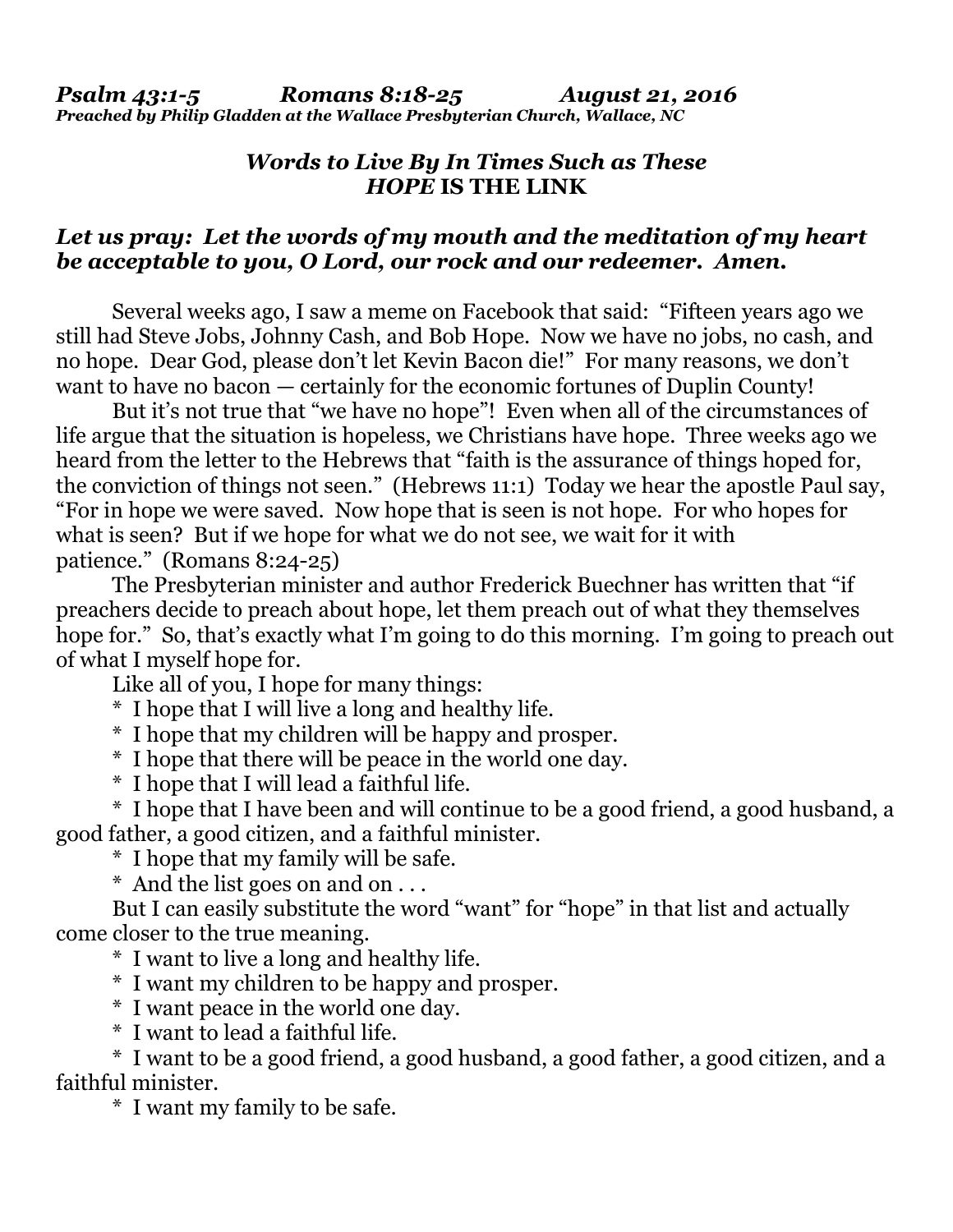There's even an element of "I wish" to that kind of "hope." And, to be honest, there's also a certain amount of uncertainty to that kind of "hope." We use the word "hope" so casually every day: "I hope it doesn't rain tomorrow. I hope the Braves start winning more games. I hope my child gets a good teacher this year. I hope the stock market doesn't go down. I hope the test results come back negative."

 That kind of hope is what the dictionary defines as "to want something to happen or be true and think that it could happen or be true." But that kind of hope is not biblical HOPE. Biblical hope is also found in the dictionary under the definition that reads "to expect with confidence or trust." A Bible dictionary calls HOPE "the expectation of a favorable future *under God's guidance*." (emphasis added)

*That* kind of hope sustained me and continues to sustain me:

 \* when the doctor came into the conference room and said, "I'm sorry, your father didn't survive the surgery."

 \* when I had to do the hardest thing I've ever had to do and tell Nancy, "Your mother died this morning."

 \* when a father called me and told me about his young adult son, "John has killed himself upstairs. Please come now!"

 \* when an adult son made the decision to end his and his mother's struggles with their health by shooting her and then turning the gun on himself, and Nancy and I were left with the task of consoling a grief stricken congregation and entire community.

 \* when I sat in the Blue Room off of the Fellowship Hall or in my study and talked with many different people from the Northeast community and Chinquapin who lost everything they owned in the floodwaters of Hurricane Floyd and had no hope.

 \* when I stood in this pulpit on Sunday, September 16, 2001 and struggled to find the right words five days after the planes had flown into the World Trade Center towers and 3,000 people died.

 \* when I have led worship at the funerals and memorial services for beloved friends who have died — some unexpectedly and tragically, some at the end of long and fruitful lives — from infants and children to promising young people to folks who have lived a long time.

 The HOPE that has sustained me and continues to sustain me in those times and situations is not wishful thinking or wanting something to be true or wanting a positive outcome. Instead, the HOPE that has sustained me and continues to sustain me in those times and situations is, first and foremost, HOPE *in* God, a trust that what God has promised me and all of us in the death and resurrection of Jesus Christ from the dead is true. Not that it *might be* true — not that we *want it to be* true — but that it *is true.* That kind of HOPE doesn't do away with the heartaches and heartbreaks and tough times in life, but that kind of HOPE can get you through those times.

 When she was "pondering the ideas of life, death, spring and winter, Good Friday and Easter, and the whole reawakening of the world that happens every spring," Natalie Sleeth was inspired by a line in T. S. Eliot's poem "East Coker," which says, "In my beginning is my end." Shortly after Mrs. Sleeth composed the hymn "In the Bulb There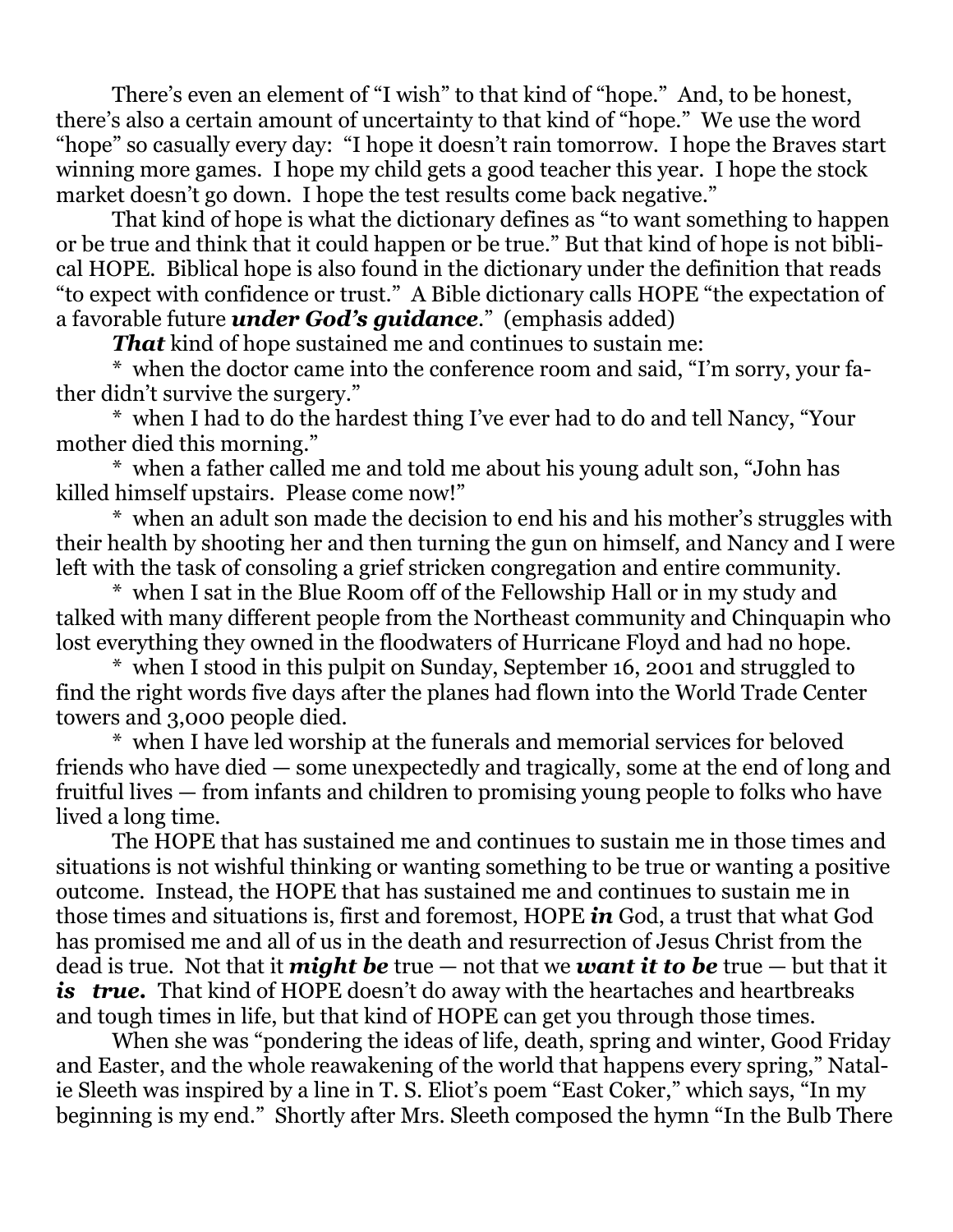Is a Flower," her husband, Ronald, was diagnosed with a terminal malignancy. He requested that "Hymn of Promise" be sung at his funeral.

 While the entire hymn speaks of the HOPE symbolized by the flower in the bulb, the apple tree in the seed, the hidden promise of a butterfly in a cocoon, and the dawn in every darkness, the third verse sums up the biblical idea of HOPE in God: "In our end is our beginning; in our time, infinity; in our doubt there is believing; in our life, eternity. In our death, a resurrection; at the last, a victory, unrevealed until its season, something God alone can see."<sup>1</sup> I find it very interesting and appropriate that the text and music are copyrighted by the *Hope* Publishing Company and the tune name is PROMISE.

 At last Tuesday night's session meeting, the elders and I read part of Abram's story in which God promised him that his descendants would be as numerous as the stars in the night sky, even though Abram was already seventy-five years old and his wife, Sarai, was barren. Despite all of the circumstances of Abram's life that argued against God's promise coming true. "Abram believed the Lord; and the Lord reckoned it to him as righteousness." (Genesis 15:6)

 After our Bible reading, we talked about a review of a new book with the intriguing title, *The Sin of Certainty: Why God Desires Our Trust More Than Our "Correct" Beliefs*. The reviewer, a Presbyterian minister in Alexandria, Virginia, admitted that the tragic death of a friend and church member at the hands of a drunk driver, just after they had prayed for "journey mercies and a safe trip home," shook his "correct beliefs" and made him confront what it really means to have HOPE in God.

 The reviewer writes about "a faith that is less about belief and more about learning to trust." Several of us commented on the final two sentences of the book review: "Most importantly, he helps us to see that letting go of certainty is not in any way a compromise to faith, but rather a demonstration of it. For ours is a God more eager to develop our ability to trust than our capacity to believe."2

 If someone says to you, "Trust me!" it helps if that person has a track record of trustworthiness. Aren't you more likely to trust that person if you have a history together? A history of promises fulfilled, of the person's word being reliable, a record of faithful actions.

 HOPE is our link between God's faithfulness in the past and God's promises for the future. In the meantime, here we are. We live in a world that can leave us heartbroken and heartsick. We live in a world that can seem hopeless at times. The circumstances of life — personal, national, global — sometimes overwhelm us. What hope do we have?

 I used to think the phrase "hope against hope" was kind of negative. Some interpretations of the saying include: cling to a mere possibility; hope very strongly that something will happen, although you know it is not very likely; hope or wish for something with little reason or justification.

 However, when I looked into it, I discovered the saying comes from Romans 4:18 which says, "Hoping against hope, Abraham believed that he would become 'the father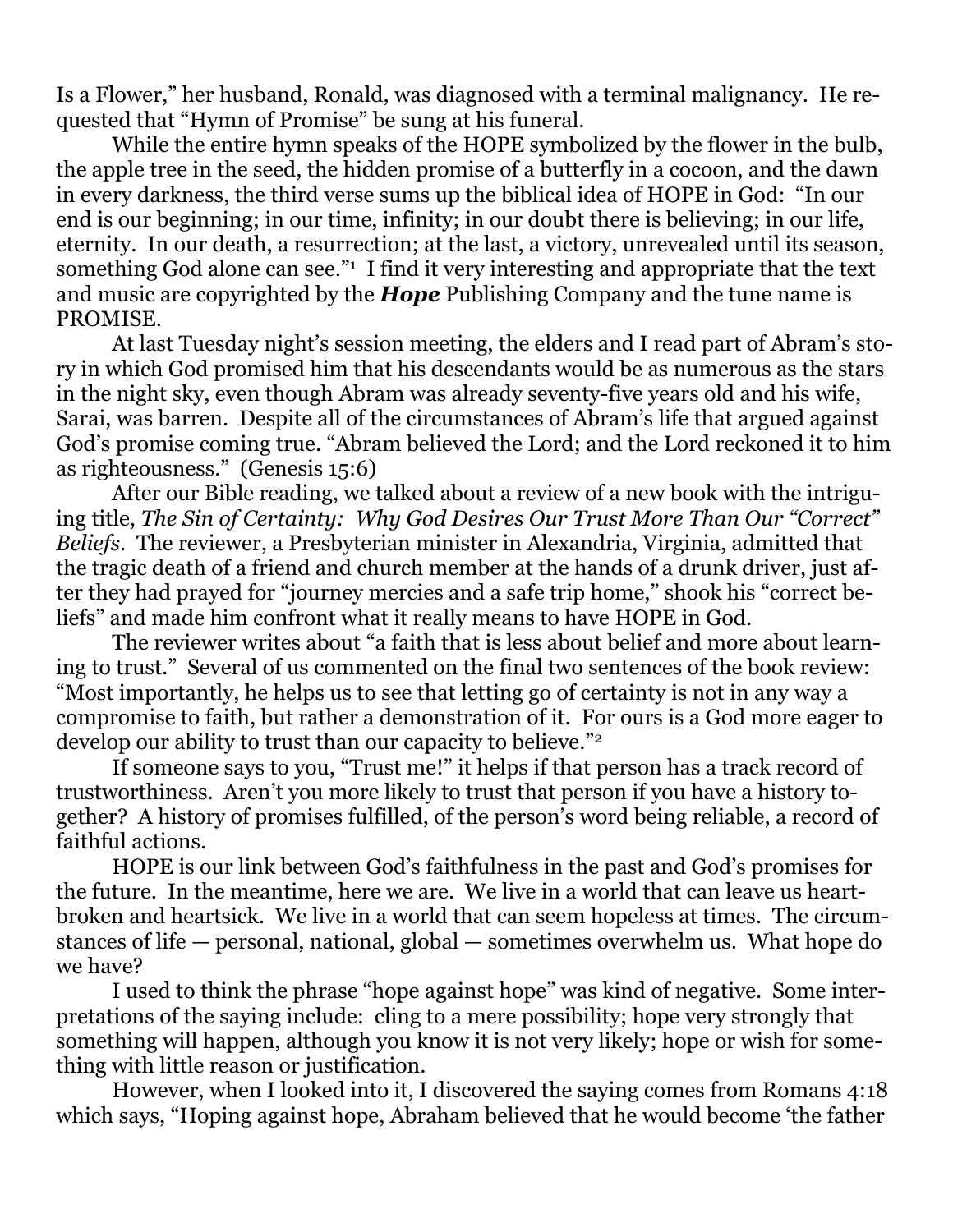of many nations,' according to what was said, 'So numerous shall your descendants be.'" The biblical story is full of God's promises — past, present, and future. Our trust in God for the here and now and for the future is based on God's trustworthiness in the past. So, when things seem "hopeless," we can have HOPE in God — not wishful thinking, not a mere possibility, not with little reason or justification. There will certainly be times in our lives when we can say with the psalmist, "Why are you cast down, O my soul, and why are you disquieted within me?" When our hope in God is based on what God has already done for us, especially in the life, death, and resurrection of Jesus Christ, then even in those times when our souls are cast down and disquieted within us, we can also say with the psalmist, "Hope in God; for I shall again praise him, my help and my God." (Psalm 43:5)

 Frederick Buechner said, "let [preachers] preach out of what they themselves hope for." I hope I've done that this morning. Here at the end of the sermon, I'd like to let Buechner himself preach some. In his sermon called "Hope," he says:

 "Ministers and congregations both, they came to church year after year, and who is to say how if at all their lives were changed as the result? If you'd stopped and asked them on any given Sunday, I suspect they would have said they weren't changed much. Yet they kept on coming anyway; and beneath all the lesser reasons they had for doing so, so far beneath that they themselves were only half aware of it, I think there was a deep reason, and if I could give only one word to characterize that reason, the word I would give is hope . . .

 "I think it is hope that lies at our hearts and hope that finally brings us all here. Hope that in spit of all the devastating evidence to the contrary, the ground we stand on is holy ground because Christ walked here and walks here still. Hope that we are known, each one of us, by name, and that out of the burning moments of our lives he will call us by our names to the lives he would have us live and the selves he would have us become. Hope that into the secret grief and pain and bewilderment of each of us and of our world he will come at last to heal and to save."3

 In the funeral liturgy in the *Book of Common Worship*, there is prayer that reads in part, "O God, before whom generations rise and pass away, we praise you for all your servants who, having lived this life in faith, now live eternally with you." In the next part of the prayer, the person is named as we pray, "Especially we thank you for your servant whose baptism is now complete in death."

 For years I resisted using that phrase, "whose baptism is now complete in death." However, thinking about the HOPE we have in God and how our hope is the link between God's faithful past, God's faithfulness in our lives, and God's promises for the future, I have thought again about that phrase. What God has begun with us in our baptisms, God will bring to fulfillment when we die. In the meantime, we can live with HOPE in God who is always faithful.

All of this reminds me of the beautiful hymn that says: